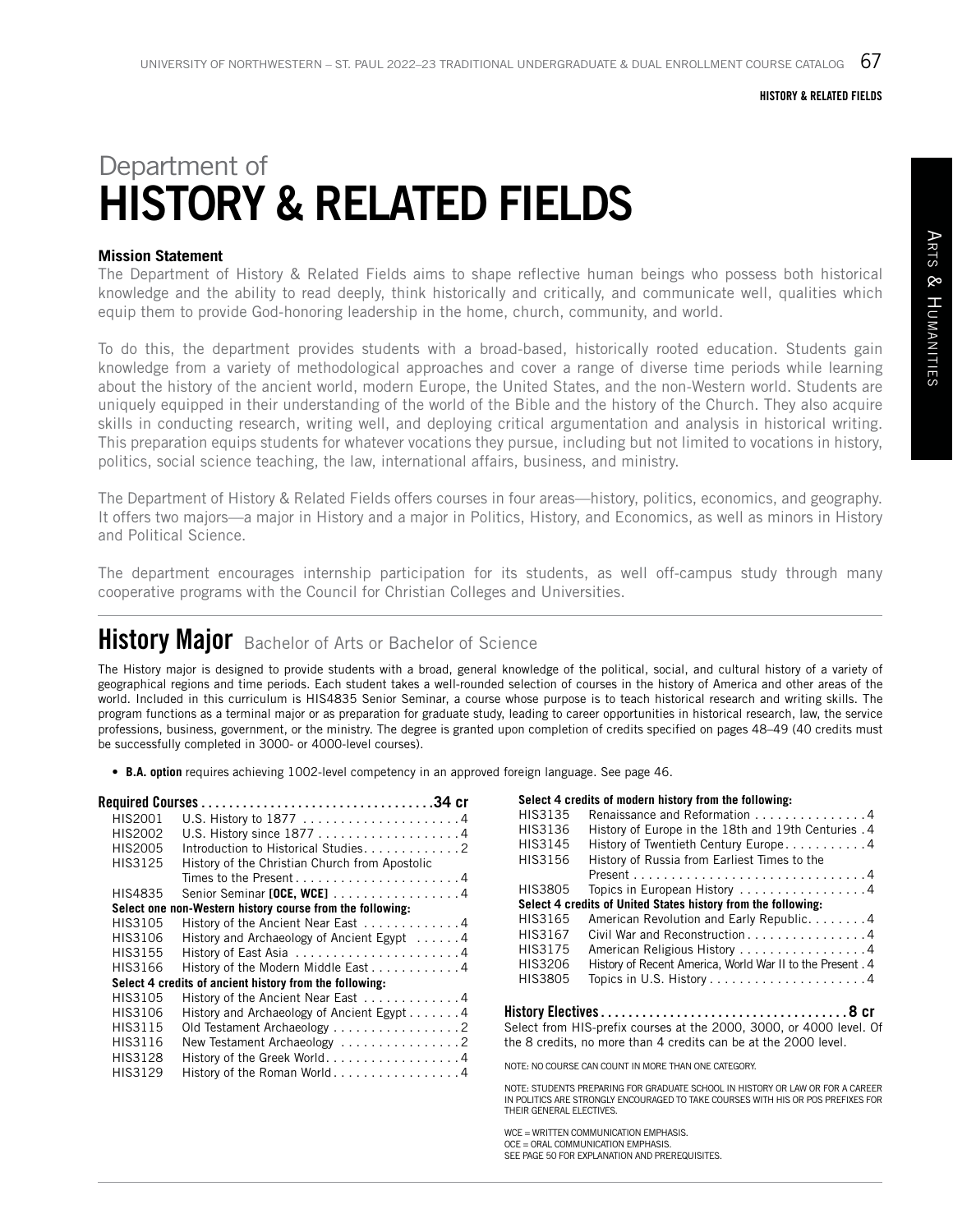#### HISTORY & RELATED FIELDS

History Minor . . . . . . . . . . . . . . . . . . . . . . . . . . . . . . . . . . . . . . . . . . . . . . . . . . . . . . . . . . . . . . . . . . 18 cr

Required courses: HIS2005, 3125. Remaining credits to be chosen from courses with HIS prefix, excluding HIS1005/HIS1825.

## Politics, History, and Economics Major Bachelor of Arts or Bachelor of Science

The Politics, History, and Economics (PHE) program is an interdisciplinary program designed to equip students to contribute to the common good and human flourishing through understanding the structures and dynamics of public life. With elements of politics, history, economics, philosophy, and communication, the PHE program will equip students to give God-honoring leadership in the home, church, community, and world. One important component is the semester-long study-abroad experience in Washington, D.C., through the Council for Christian Colleges and Universities. This ensures that the students receive both academic and experiential learning opportunities. The program functions as a terminal major to equip students for careers in public service and international affairs, as well as provides preparation for graduate study in politics or law. The degree is granted upon completion of credits specified on pages 48–49 (40 credits must be successfully completed in 3000- or 4000-level courses).

- **Recommended course for Theological Philosophy Selectives** requirement in core curriculum: PHI2006.
- **Scientific & Quantitative Literacy** social science course in core curriculum must include POS1005.
- **B.A. option** requires achieving 1002-level competency in an approved foreign language. See page 46.

| P0S2005                                  | U.S. National Government4                                |                |                                                                                      |  |
|------------------------------------------|----------------------------------------------------------|----------------|--------------------------------------------------------------------------------------|--|
| POS3165                                  | Political Thought or                                     |                |                                                                                      |  |
|                                          | POS3205 International Relations since World War II 4     | COM2107        |                                                                                      |  |
|                                          |                                                          | EC02213        | Principles of Microeconomics 2                                                       |  |
|                                          |                                                          | PHI2016        |                                                                                      |  |
| HIS2001                                  | U.S. History to 1877 or                                  | POS2695        | Minnesota Legislative Internship*  1-8                                               |  |
|                                          |                                                          | P0S4995        | Political Science Internship*1-4                                                     |  |
| HIS2005                                  | Introduction to Historical Studies. 2                    | PRL2061        |                                                                                      |  |
| HIS4835                                  | Senior Seminar [OCE, WCE] 4                              | <b>PRL3387</b> |                                                                                      |  |
|                                          | Select one of the following:                             |                |                                                                                      |  |
| HIS3129                                  | History of the Roman World4                              |                |                                                                                      |  |
| HIS3145                                  | History of Twentieth Century Europe. 4                   |                | Any HIS elective at the 2000 level or above                                          |  |
| HIS3155                                  |                                                          |                | Any POS elective at the 3000 level or above                                          |  |
| HIS3156                                  | 4. History of Russia from Earliest Times to the Present  |                |                                                                                      |  |
| HIS3166                                  | History of the Modern Middle East 4                      |                | WCE = WRITTEN COMMUNICATION EMPHASIS.                                                |  |
| HIS3206                                  | History of Recent America, World War II to the Present 4 |                | OCE = ORAL COMMUNICATION EMPHASIS.<br>SEE PAGE 50 FOR EXPLANATION AND PREREQUISITES. |  |
|                                          |                                                          | PROGRAM.       | # POS INTERNSHIP CREDIT REQUIRED IF NOT ATTENDING THE AMERICAN STUDIES               |  |
| Introduction to Economics and<br>EC02211 |                                                          |                | * SEE RELATED INFORMATION ON PAGES 19-20 AND 37-38                                   |  |
|                                          | ECO2212 Principles of Macroeconomics 4                   |                |                                                                                      |  |
| or                                       |                                                          |                |                                                                                      |  |
|                                          |                                                          |                |                                                                                      |  |
|                                          |                                                          |                |                                                                                      |  |

### Political Science Minor . . . . . . . . . . . . . . . . . . . . . . . . . . . . . . . . . . . . . . . . . . . . . . . . . . . . . . . . . . . 18 cr

Required Courses: POS1005, POS2005; 2-4 credits from ASP3719, POS2625/4625, 2695, 4995; 6-8 credits from ASP3712\*, 3725\*, 3726\*, COM2107, ECO2201 or 2211 and 2212, 2202 or 2213, HIS3145, 3155, 3206, 3207, POS3165, 3205, 3805, PRL2061, 3387.

\* SEE RELATED INFORMATION ON PAGES 19–20 AND 37–38